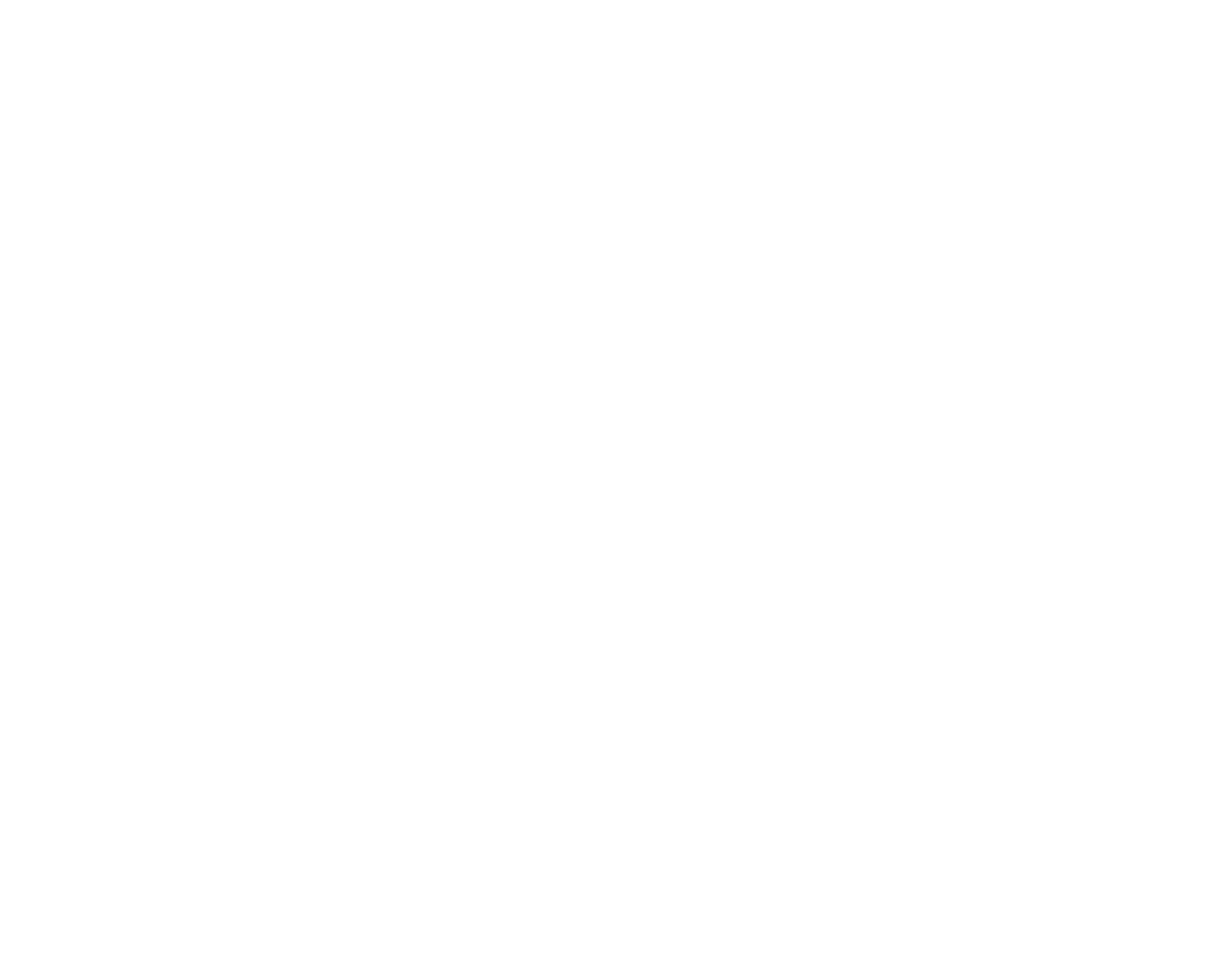|                                                    |                  |     |                          |         |                                                      |        |          |                                                    |        |                          | Two            |        |                    |         |     |                |        |      |                          |                                                      |               |  |
|----------------------------------------------------|------------------|-----|--------------------------|---------|------------------------------------------------------|--------|----------|----------------------------------------------------|--------|--------------------------|----------------|--------|--------------------|---------|-----|----------------|--------|------|--------------------------|------------------------------------------------------|---------------|--|
|                                                    |                  |     |                          |         | <b>African</b>                                       |        |          | <b>American</b>                                    |        | <b>Pacific More</b>      | <b>or</b>      | Econ   | <b>Non</b><br>Econ |         |     |                |        |      |                          |                                                      | <b>Foster</b> |  |
|                                                    |                  |     |                          |         | <b>State District Campus American Hispanic White</b> |        |          | Indian Asian Islander Races Disady Disady CWD CWOD |        |                          |                |        |                    |         |     |                |        |      |                          | <b>EL</b> Male Female Migrant Homeless Care Military |               |  |
| Mathematics                                        | All Students 65% |     | 62%                      | 88%     | 71%                                                  |        | 89% 100% |                                                    |        |                          |                | 88%    | 88%                |         | 89% | 94%            | 88%    | 88%  | $\sim$                   |                                                      |               |  |
|                                                    | <b>CWD</b>       | 39% | 34%                      | $\star$ |                                                      | $\ast$ |          |                                                    |        |                          |                | $\ast$ |                    | $\ast$  |     | $\ast$         |        |      | $\sim$                   |                                                      |               |  |
|                                                    | <b>CWOD</b>      | 68% | 66%                      | 89%     | 71%                                                  |        | 91% 100% |                                                    | $\ast$ |                          | $\ast$         | 90%    | 88%                |         | 89% | 97%            | 92%    | 88%  |                          | $\ast$                                               |               |  |
|                                                    | EL               | 49% | 59%                      | 94%     |                                                      | 94%    |          | $\ast$                                             | $\ast$ |                          |                | 94%    | ∗                  | ∗       | 97% | 94%            | 93%    | 95%  | $\blacksquare$           | $\overline{\phantom{a}}$                             |               |  |
|                                                    | Male             | 65% | 63%                      | 88%     | $\ast$                                               | 85%    |          |                                                    | $\ast$ |                          |                | 88%    | 89%                |         | 92% | 93%            | 88%    |      | $\overline{\phantom{a}}$ |                                                      |               |  |
|                                                    | Female           | 65% | 62%                      | 88%     | 64%                                                  | 91%    |          | $\ast$                                             |        |                          | $\ast$         | 88%    | 88%                |         | 88% | 95%            |        | 88%  |                          | $\ast$                                               |               |  |
| Science                                            | All Students 70% |     | 65%                      | 96%     | 85%                                                  |        | 97% 100% |                                                    |        |                          | $\ast$         | 96%    | 100%               |         | 96% | 97%            | 96%    | 96%  | $\ast$                   |                                                      |               |  |
|                                                    | <b>CWD</b>       | 42% | 37%                      | $\star$ |                                                      | $\ast$ |          |                                                    |        |                          |                | $\ast$ |                    | $\ast$  |     | $\ast$         | $\ast$ |      |                          |                                                      |               |  |
|                                                    | <b>CWOD</b>      | 74% | 68%                      | 96%     | 85%                                                  | 97%    |          | $\ast$                                             |        |                          | $\ast$         | 95%    | 100%               |         | 96% | 97%            | 96%    | 96%  | $\ast$                   |                                                      |               |  |
|                                                    | EL               | 47% | 53%                      | 97%     |                                                      | 97%    |          |                                                    |        |                          |                | 97%    | $\ast$             |         | 97% | 97%            | 93%    | 100% | $\overline{\phantom{a}}$ |                                                      |               |  |
|                                                    | Male             | 70% | 66%                      | 96%     | $\ast$                                               | 95%    |          |                                                    |        |                          |                | 95%    | 100%               |         | 96% | 93%            | 96%    |      |                          |                                                      |               |  |
|                                                    | Female           | 71% | 65%                      | 96%     | 80%                                                  | 99%    |          |                                                    |        |                          | $\ast$         | 96%    | 100%               |         |     | 96% 100%       |        | 96%  | $\ast$                   |                                                      |               |  |
| SAT/ACT All Subjects All Students 95%              |                  |     | 87%                      | 78%     |                                                      | 76%    |          |                                                    | $\ast$ |                          |                | 80%    | 60%                |         | 78% | $\ast$         | 75%    | 79%  | $\blacksquare$           | $\ast$                                               |               |  |
|                                                    | <b>CWD</b>       | 80% | $\overline{\phantom{a}}$ |         |                                                      |        |          |                                                    |        |                          |                |        |                    |         |     |                |        |      | $\sim$                   | $\overline{\phantom{a}}$                             |               |  |
|                                                    | <b>CWOD</b>      | 95% | 87%                      | 78%     | $\ast$                                               | 76%    |          |                                                    | $\ast$ |                          |                | 80%    | 60%                |         | 78% | $\ast$         | 75%    | 79%  | $\blacksquare$           | $\ast$                                               |               |  |
|                                                    | EL               | 74% | $\ast$                   | $\star$ |                                                      |        |          |                                                    | $\ast$ |                          | $\overline{a}$ | $\ast$ |                    |         |     | $\ast$         |        |      | $\overline{a}$           |                                                      |               |  |
|                                                    | Male             | 95% | 90%                      | 75%     | $\ast$                                               | 67%    |          |                                                    | $\ast$ |                          |                | 75%    | $\ast$             |         | 75% | $\ast$         | 75%    |      | $\overline{\phantom{a}}$ |                                                      |               |  |
|                                                    | Female           | 94% | 85%                      | 79%     |                                                      | 80%    |          |                                                    |        |                          |                | 81%    | $\ast$             |         | 79% | $\overline{a}$ |        | 79%  |                          | $\ast$                                               |               |  |
| <b>STAAR Percent at Meets Grade Level or Above</b> |                  |     |                          |         |                                                      |        |          |                                                    |        |                          |                |        |                    |         |     |                |        |      |                          |                                                      |               |  |
| <b>All Grades</b>                                  |                  |     |                          |         |                                                      |        |          |                                                    |        |                          |                |        |                    |         |     |                |        |      |                          |                                                      |               |  |
| All Subjects                                       | All Students 41% |     | 34%                      | 66%     | 41%                                                  | 69%    | 59%      |                                                    | $\ast$ | $\overline{\phantom{a}}$ | $\ast$         | 65%    |                    | 71% 42% | 66% | 48%            | 64%    | 67%  | $\ast$                   | $\ast$                                               |               |  |
|                                                    | <b>CWD</b>       | 21% | 16%                      | 42%     |                                                      | 38%    |          |                                                    |        | $\blacksquare$           |                | 42%    |                    | 42%     |     | $\ast$         | 40%    |      | $\blacksquare$           |                                                      |               |  |
|                                                    | <b>CWOD</b>      | 44% | 36%                      | 66%     | 42%                                                  | 70%    | 57%      | $\ast$                                             | $\ast$ |                          | $\ast$         | 66%    | 71%                |         | 66% | 49%            | 65%    | 67%  | $\ast$                   | $\ast$                                               |               |  |
|                                                    | EL               | 20% | 25%                      | 48%     |                                                      | 50%    | $\ast$   | $\ast$                                             | $\ast$ | $\overline{a}$           |                | 49%    | 45%                | $\ast$  | 49% | 48%            | 40%    | 54%  | $\overline{\phantom{a}}$ |                                                      |               |  |
|                                                    | Male             | 40% | 33%                      | 64%     | 40%                                                  | 66%    | 55%      |                                                    | $\ast$ |                          |                | 63%    |                    | 67% 40% | 65% | 40%            | 64%    |      |                          | $\ast$                                               |               |  |
|                                                    | Female           | 42% | 35%                      | 67%     | 41%                                                  | 70%    | 67%      | *                                                  |        |                          | $\ast$         | 66%    | 74%                |         | 67% | 54%            |        | 67%  | $\ast$                   | $\ast$                                               |               |  |
| Reading                                            | All Students     | 44% | 35%                      | 74%     | 47%                                                  | 77%    | 50%      |                                                    |        |                          | $\ast$         | 74%    |                    | 74% 33% | 75% | 42%            | 65%    | 80%  | $\ast$                   | $\ast$                                               |               |  |
|                                                    | <b>CWD</b>       | 20% | 15%                      | 33%     | $\ast$                                               | $\ast$ |          |                                                    |        |                          |                | 33%    |                    | $-33%$  |     | $\ast$         |        |      |                          |                                                      |               |  |
|                                                    | <b>CWOD</b>      | 47% | 37%                      | 75%     | 50%                                                  | 78%    | 60%      | $\ast$                                             |        |                          | $\ast$         | 76%    | 74%                |         | 75% | 42%            | 67%    | 80%  | $\ast$                   | $\ast$                                               |               |  |
|                                                    | EL               | 20% | 23%                      | 42%     |                                                      | 44%    |          |                                                    |        |                          |                | 44%    | 20%                |         | 42% | 42%            | 27%    | 51%  | $\overline{\phantom{a}}$ |                                                      |               |  |
|                                                    | Male             | 40% | 31%                      | 65%     | $\ast$                                               | 68%    |          |                                                    |        |                          |                | 66%    | 62%                |         | 67% | 27%            | 65%    |      |                          | $\ast$                                               |               |  |
|                                                    | Female           | 48% | 39%                      | 80%     | 54%                                                  | 83%    |          |                                                    |        |                          | $\ast$         | 79%    | 82%                |         | 80% | 51%            |        | 80%  | $\ast$                   |                                                      |               |  |
| Mathematics                                        | All Students 37% |     | 32%                      | 45%     | 36%                                                  | 46%    | 67%      | $\ast$                                             | $\ast$ |                          | $\ast$         | 43%    | 59%                |         | 46% | 50%            | 48%    | 44%  | $\blacksquare$           | $\ast$                                               |               |  |
|                                                    | <b>CWD</b>       | 21% | 16%                      | $\star$ | $\overline{\phantom{a}}$                             | $\ast$ |          |                                                    |        |                          |                | $\ast$ |                    | $\ast$  |     | $\ast$         | $\ast$ |      | $\overline{a}$           |                                                      |               |  |
|                                                    | <b>CWOD</b>      | 39% | 34%                      | 46%     | 36%                                                  | 47%    | 60%      |                                                    | $\ast$ |                          | $\ast$         | 43%    | 59%                |         | 46% | 51%            | 49%    | 44%  |                          | $\ast$                                               |               |  |
|                                                    | EL               | 20% | 28%                      | 50%     | $\sim$                                               | 52%    |          | $\ast$                                             | $\ast$ |                          | $\overline{a}$ | 48%    | $\ast$             |         | 51% | 50%            | 40%    | 57%  | $\blacksquare$           |                                                      |               |  |
|                                                    | Male             | 37% | 33%                      | 48%     | $\ast$                                               | 47%    |          |                                                    |        |                          |                | 42%    | 67%                |         | 49% | 40%            | 48%    |      |                          |                                                      |               |  |
|                                                    | Female           | 36% | 31%                      | 44%     | 27%                                                  | 45%    |          | $\ast$                                             |        |                          | $\ast$         | 43%    | 50%                |         | 44% | 57%            |        | 44%  |                          | $\ast$                                               |               |  |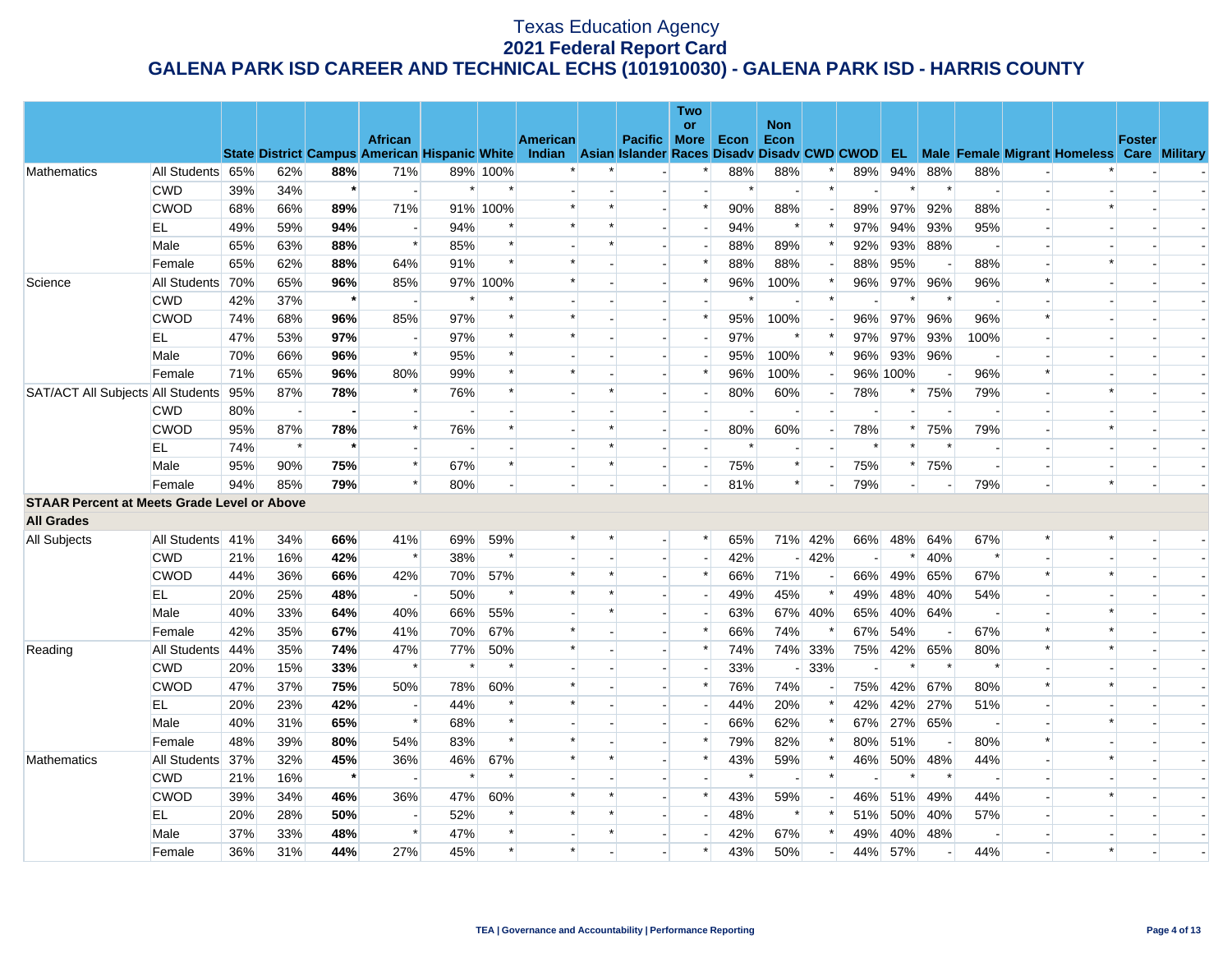|                                             |                  |     |        |         |                                                      |        |        |                                    |        |                          | Two            |      |                    |        |                        |        |        |                          |                |                                                      |               |  |
|---------------------------------------------|------------------|-----|--------|---------|------------------------------------------------------|--------|--------|------------------------------------|--------|--------------------------|----------------|------|--------------------|--------|------------------------|--------|--------|--------------------------|----------------|------------------------------------------------------|---------------|--|
|                                             |                  |     |        |         | <b>African</b>                                       |        |        | <b>American</b>                    |        | <b>Pacific More</b>      | <b>or</b>      | Econ | <b>Non</b><br>Econ |        |                        |        |        |                          |                |                                                      | <b>Foster</b> |  |
|                                             |                  |     |        |         | <b>State District Campus American Hispanic White</b> |        |        | Indian Asian Islander Races Disady |        |                          |                |      |                    |        | <b>Disady CWD CWOD</b> |        |        |                          |                | <b>EL</b> Male Female Migrant Homeless Care Military |               |  |
| Science                                     | All Students 43% |     | 35%    | 69%     | 38%                                                  | 74%    | 60%    |                                    |        |                          |                | 68%  | 75%                |        | 69%                    | 56%    | 76%    | 65%                      |                |                                                      |               |  |
|                                             | <b>CWD</b>       | 22% | 19%    | $\star$ |                                                      |        |        |                                    |        |                          |                |      |                    | $\ast$ |                        | $\ast$ | $\ast$ | $\overline{\phantom{a}}$ |                |                                                      |               |  |
|                                             | <b>CWOD</b>      | 46% | 36%    | 69%     | 38%                                                  | 74%    | $\ast$ | $\ast$                             |        |                          | $\ast$         | 68%  | 75%                |        | 69%                    | 58%    | 76%    | 65%                      | $\ast$         |                                                      |               |  |
|                                             | EL               | 17% | 21%    | 56%     | $\overline{\phantom{a}}$                             | 59%    | $\ast$ | $\ast$                             |        | $\blacksquare$           |                | 56%  | ∗                  |        | 58%                    | 56%    | 60%    | 54%                      | $\overline{a}$ |                                                      |               |  |
|                                             | Male             | 44% | 36%    | 76%     | $\ast$                                               | 79%    |        |                                    |        | $\overline{\phantom{a}}$ |                | 76%  | 75%                |        | 76%                    | 60%    | 76%    |                          |                | $\overline{\phantom{a}}$                             |               |  |
|                                             | Female           | 42% | 33%    | 65%     | 40%                                                  | 70%    |        | $\ast$                             |        |                          | $\ast$         | 64%  | 75%                |        | 65%                    | 54%    |        | 65%                      | $\ast$         |                                                      |               |  |
| SAT/ACT All Subjects All Students           |                  | 69% | 27%    | 20%     | $\ast$                                               | 21%    |        |                                    |        |                          |                | 14%  | 60%                |        | 20%                    | *      | 33%    | 14%                      |                | $\ast$                                               |               |  |
|                                             | <b>CWD</b>       | 50% | $\sim$ |         |                                                      |        |        |                                    |        |                          |                |      |                    |        |                        |        |        |                          |                |                                                      |               |  |
|                                             | <b>CWOD</b>      | 69% | 27%    | 20%     | $\ast$                                               | 21%    |        |                                    |        | $\blacksquare$           |                | 14%  | 60%                |        | 20%                    | *      | 33%    | 14%                      |                | $\ast$                                               |               |  |
|                                             | EL               | 21% | $\ast$ |         |                                                      |        |        |                                    |        |                          |                |      |                    |        |                        |        |        |                          |                |                                                      |               |  |
|                                             | Male             | 73% | 31%    | 33%     | $\ast$                                               | 33%    |        | $\overline{\phantom{a}}$           | $\ast$ | $\overline{\phantom{a}}$ |                | 13%  | $\ast$             |        | 33%                    | $\ast$ | 33%    |                          |                |                                                      |               |  |
|                                             | Female           | 65% | 25%    | 14%     | $\ast$                                               | 16%    |        | $\overline{\phantom{a}}$           |        | $\overline{\phantom{a}}$ |                | 15%  | $\ast$             |        | 14%                    |        |        | 14%                      |                | $\ast$                                               |               |  |
| <b>STAAR Percent at Masters Grade Level</b> |                  |     |        |         |                                                      |        |        |                                    |        |                          |                |      |                    |        |                        |        |        |                          |                |                                                      |               |  |
| <b>All Grades</b>                           |                  |     |        |         |                                                      |        |        |                                    |        |                          |                |      |                    |        |                        |        |        |                          |                |                                                      |               |  |
| <b>All Subjects</b>                         | All Students 18% |     | 12%    | 15%     | 11%                                                  | 15%    | 18%    |                                    |        | $\overline{\phantom{a}}$ | $\ast$         | 14%  | 19%                | 0%     | 15%                    | 12%    | 15%    | 15%                      | $\ast$         | $\ast$                                               |               |  |
|                                             | <b>CWD</b>       | 7%  | 4%     | 0%      | $\ast$                                               | 0%     | $\ast$ |                                    |        | $\overline{a}$           |                | 0%   |                    | 0%     | $\overline{a}$         | $\ast$ | 0%     | $\ast$                   |                |                                                      |               |  |
|                                             | <b>CWOD</b>      | 19% | 13%    | 15%     | 12%                                                  | 16%    | 21%    | $\ast$                             |        |                          | $\ast$         | 15%  | 19%                |        | 15%                    | 13%    | 16%    | 15%                      | $\ast$         | $\ast$                                               |               |  |
|                                             | EL               | 7%  | 9%     | 12%     |                                                      | 12%    | $\ast$ | $\ast$                             |        |                          |                | 11%  | 27%                |        | 13%                    | 12%    | 13%    | 11%                      |                |                                                      |               |  |
|                                             | Male             | 17% | 11%    | 15%     | 30%                                                  | 16%    | 0%     | $\blacksquare$                     |        | $\blacksquare$           |                | 16%  | 13%                | 0%     | 16%                    | 13%    | 15%    | $\overline{\phantom{a}}$ |                | $\ast$                                               |               |  |
|                                             | Female           | 19% | 13%    | 15%     | 6%                                                   | 15%    | 50%    | $\ast$                             |        |                          | $\ast$         | 13%  | 24%                |        | 15%                    | 11%    |        | 15%                      | $\ast$         | $\ast$                                               |               |  |
| Reading                                     | All Students 18% |     | 11%    | 12%     | 12%                                                  | 12%    | 0%     | $\ast$                             |        | $\overline{a}$           | $\ast$         | 11%  | 20%                | 0%     | 12%                    | 2%     | 12%    | 12%                      | $\ast$         | $\ast$                                               |               |  |
|                                             | <b>CWD</b>       | 6%  | 3%     | 0%      | $\ast$                                               | $\ast$ | $\ast$ |                                    |        |                          |                | 0%   |                    | 0%     |                        | $\ast$ | $\ast$ | $\ast$                   |                |                                                      |               |  |
|                                             | <b>CWOD</b>      | 20% | 12%    | 12%     | 13%                                                  | 13%    | $0\%$  | $\ast$                             |        | $\blacksquare$           | $\ast$         | 11%  | 20%                |        | 12%                    | 2%     | 13%    | 12%                      | $\ast$         | $\ast$                                               |               |  |
|                                             | EL               | 7%  | 8%     | 2%      | $\overline{\phantom{a}}$                             | 2%     |        | $\ast$                             |        | $\overline{\phantom{a}}$ |                | 0%   | 20%                |        | 2%                     | 2%     | 5%     | 0%                       |                |                                                      |               |  |
|                                             | Male             | 16% | 9%     | 12%     | $\ast$                                               | 12%    | $\ast$ |                                    |        |                          |                | 11%  | 15%                |        | 13%                    | 5%     | 12%    |                          |                | $\ast$                                               |               |  |
|                                             | Female           | 21% | 13%    | 12%     | 8%                                                   | 13%    | $\ast$ | $\ast$                             |        |                          | $\ast$         | 10%  | 23%                |        | 12%                    | 0%     |        | 12%                      | $\ast$         |                                                      |               |  |
| Mathematics                                 | All Students 17% |     | 13%    | 17%     | 7%                                                   | 17%    | 33%    | $\ast$                             | $\ast$ |                          | *              | 17%  | 18%                |        | 17%                    | 31%    | 14%    | 18%                      |                | $\ast$                                               |               |  |
|                                             | <b>CWD</b>       | 8%  | 4%     | $\star$ | $\overline{\phantom{a}}$                             |        |        |                                    |        |                          |                |      |                    |        |                        |        | $\ast$ |                          |                |                                                      |               |  |
|                                             | <b>CWOD</b>      | 18% | 14%    | 17%     | 7%                                                   | 18%    | 40%    | $\ast$                             |        | $\blacksquare$           | *              | 17%  | 18%                |        | 17%                    | 31%    | 15%    | 18%                      |                | $\ast$                                               |               |  |
|                                             | EL               | 8%  | 12%    | 31%     | $\blacksquare$                                       | 30%    |        | $\ast$                             |        |                          |                | 30%  | $\ast$             |        | 31%                    | 31%    | 20%    | 38%                      |                |                                                      |               |  |
|                                             | Male             | 18% | 14%    | 14%     | $\ast$                                               | 15%    | $\ast$ |                                    |        | $\blacksquare$           |                | 15%  | 11%                |        | 15%                    | 20%    | 14%    | $\overline{\phantom{a}}$ | $\overline{a}$ |                                                      |               |  |
|                                             | Female           | 16% | 13%    | 18%     | 0%                                                   | 19%    | $\ast$ | $\ast$                             |        |                          | $\ast$         | 17%  | 25%                |        | 18%                    | 38%    |        | 18%                      |                | $\ast$                                               |               |  |
| Science                                     | All Students 19% |     | 12%    | 19%     | 15%                                                  | 20%    | 20%    | $\ast$                             |        | $\overline{a}$           | $\ast$         | 19%  | 19%                |        | 20%                    | 10%    | 22%    | 17%                      | $\ast$         |                                                      |               |  |
|                                             | <b>CWD</b>       | 8%  | 3%     | $\star$ | $\overline{\phantom{a}}$                             |        |        |                                    |        |                          |                |      |                    |        |                        |        | $\ast$ | $\overline{\phantom{a}}$ |                |                                                      |               |  |
|                                             | <b>CWOD</b>      | 20% | 13%    | 20%     | 15%                                                  | 20%    |        | $\ast$                             |        |                          | $\ast$         | 20%  | 19%                |        | 20%                    | 11%    | 24%    | 17%                      | $\ast$         |                                                      |               |  |
|                                             | EL               | 4%  | 5%     | 10%     | $\overline{\phantom{a}}$                             | 11%    |        | $\ast$                             |        | $\overline{a}$           | $\overline{a}$ | 8%   | $\ast$             |        | 11%                    | 10%    | 20%    | 4%                       |                |                                                      |               |  |
|                                             | Male             | 20% | 12%    | 22%     | $\ast$                                               | 23%    |        |                                    |        |                          |                | 24%  | 13%                |        | 24%                    | 20%    | 22%    |                          |                |                                                      |               |  |
|                                             | Female           | 18% | 12%    | 17%     | 10%                                                  | 18%    |        | $\ast$                             |        | $\overline{a}$           | *              | 16%  | 25%                |        | 17%                    | 4%     |        | 17%                      | $\ast$         |                                                      |               |  |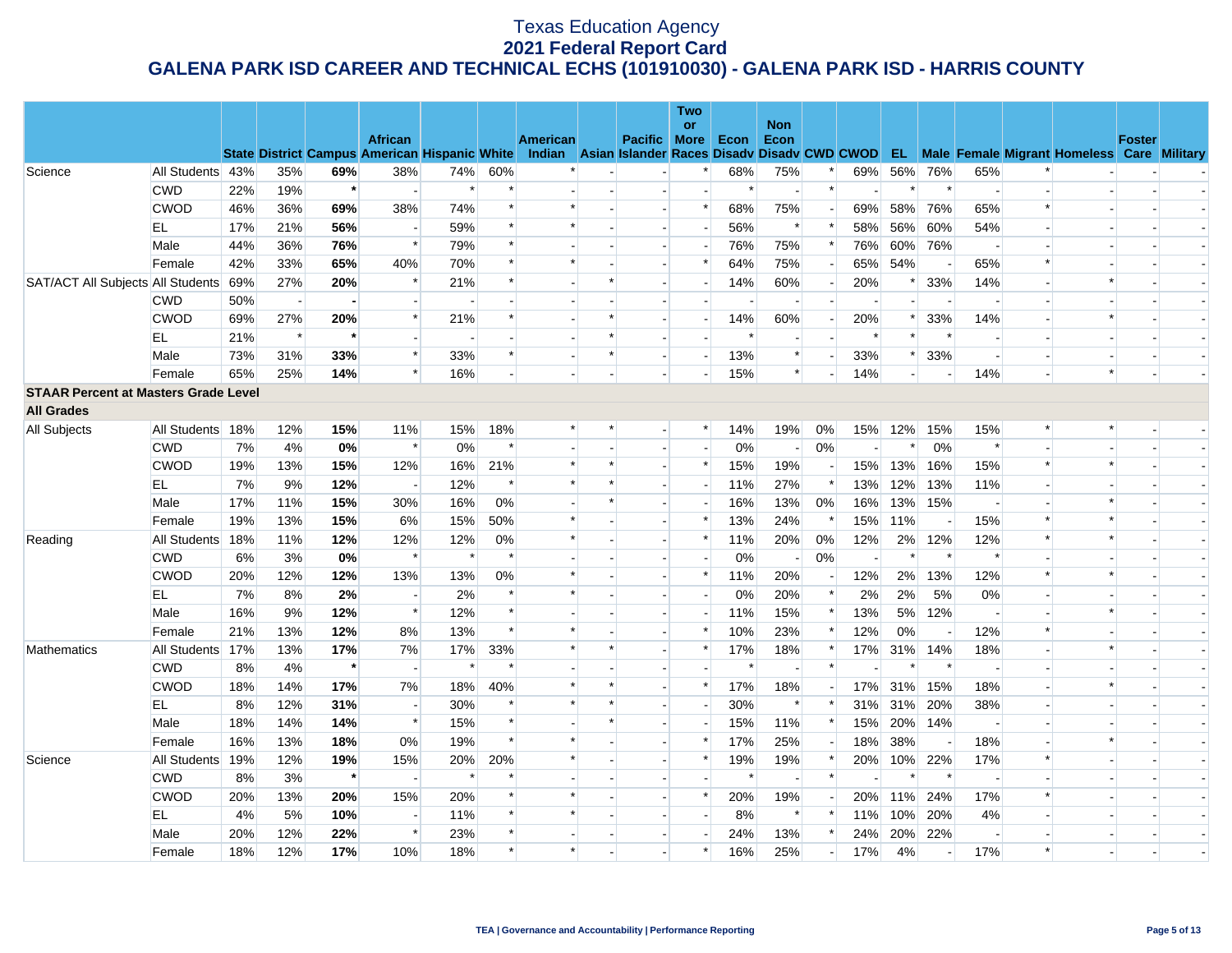|                                       |             |       |    |    | <b>African</b><br>State District Campus American Hispanic White Indian Asian Islander Races Disadv Disadv CWD CWOD |       | <b>American</b> | <b>Pacific More</b> | <b>Two</b><br>or | Econ  | <b>Non</b><br>Econ |    | EL. |       |       | Male Female Migrant Homeless Care Military | Foster |  |
|---------------------------------------|-------------|-------|----|----|--------------------------------------------------------------------------------------------------------------------|-------|-----------------|---------------------|------------------|-------|--------------------|----|-----|-------|-------|--------------------------------------------|--------|--|
| SAT/ACT All Subjects All Students 14% |             |       | 2% | 0% |                                                                                                                    | $0\%$ |                 |                     |                  | 0%    | 0%                 | 0% |     | 0%    | 0%    |                                            |        |  |
|                                       | <b>CWD</b>  | 11%   |    |    |                                                                                                                    |       |                 |                     |                  |       |                    |    |     |       |       |                                            |        |  |
|                                       | <b>CWOD</b> | 14%   | 2% | 0% |                                                                                                                    | $0\%$ |                 |                     |                  | 0%    | 0%                 | 0% |     | 0%    | 0%    |                                            |        |  |
|                                       | EL          | $1\%$ |    |    |                                                                                                                    |       |                 |                     |                  |       |                    |    |     |       |       |                                            |        |  |
|                                       | Male        | 18%   | 2% | 0% |                                                                                                                    | 0%    |                 |                     |                  | 0%    |                    | 0% |     | $0\%$ |       |                                            |        |  |
|                                       | Female      | 11%   | 2% | 0% |                                                                                                                    | $0\%$ |                 |                     |                  | $0\%$ |                    | 0% |     |       | $0\%$ |                                            |        |  |

- Indicates there are no students in the group.

\* Indicates results are masked due to small numbers to protect student confidentiality.

### **Part (iii): Academic Growth and Graduation Rate**

#### **Part (iii)(I): Academic Growth**

This section provides information on students' academic growth for mathematics and reading/ELA for public elementary schools and secondary schools which don't have a graduation rate, for the 2020-21 school year. These results include all students tested, regardless of whether they were in the accountability subset. (CWD: children with disability; CWOD: children without disability; EL: English learner)

 *USDE waived reporting requirements in Section 1111(h)(1)(C)(iii)(I) (other academic indicator results for schools that are not high schools) for the 2020-21 school year.* 

#### **Part (iii)(II): Graduation Rate**

This section provides information on high school graduation rates for the class of 2020.

## **There is no data for this campus.**

### **Part (iv): English Language Proficiency**

This section provides information on the number and percentage of English learners achieving English language proficiency based on the 2021 Texas English Language Proficiency Assessment System (TELPAS) data. (EL: English learner)

| <b>Total</b> | <b>EL in Proficiency</b> | <b>Rate of</b> |
|--------------|--------------------------|----------------|
| <b>Class</b> | of EL                    | Proficiency    |
| 67           | 41                       |                |

- Indicates there are no students in the group.
- \* Indicates results are masked due to small numbers to protect student confidentiality.
- $\diamond$  Indicates data reporting does not meet for Minimum Size.